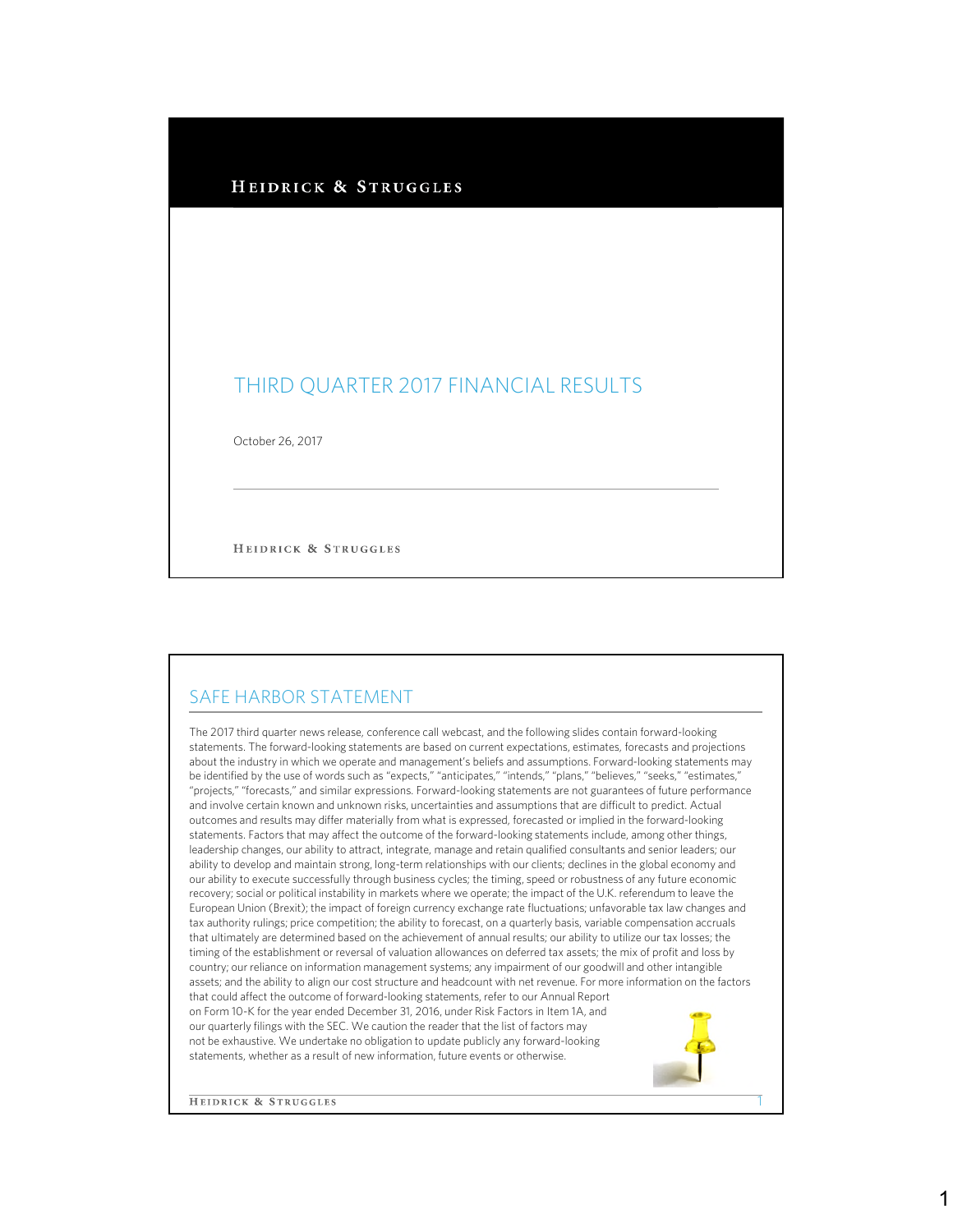

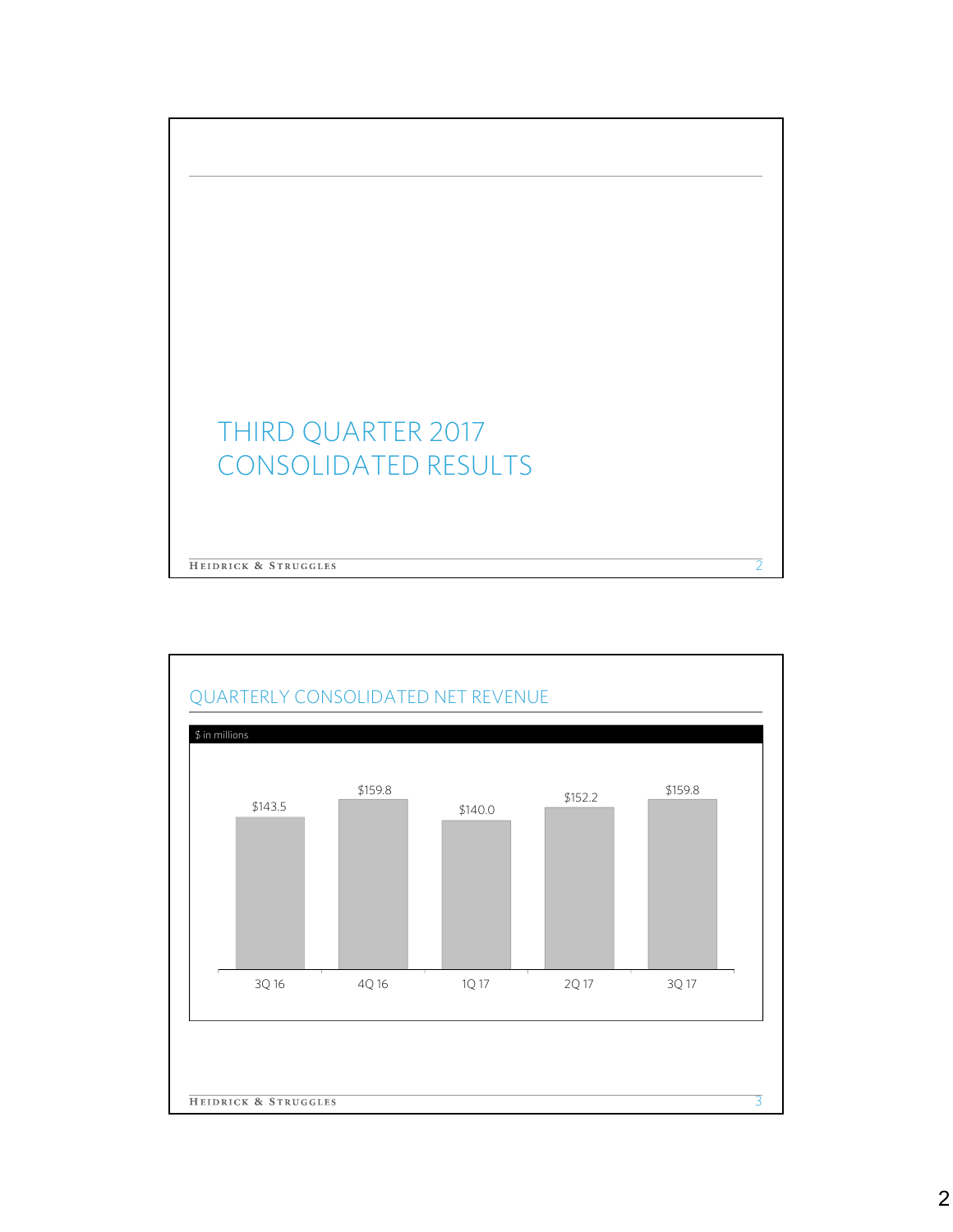

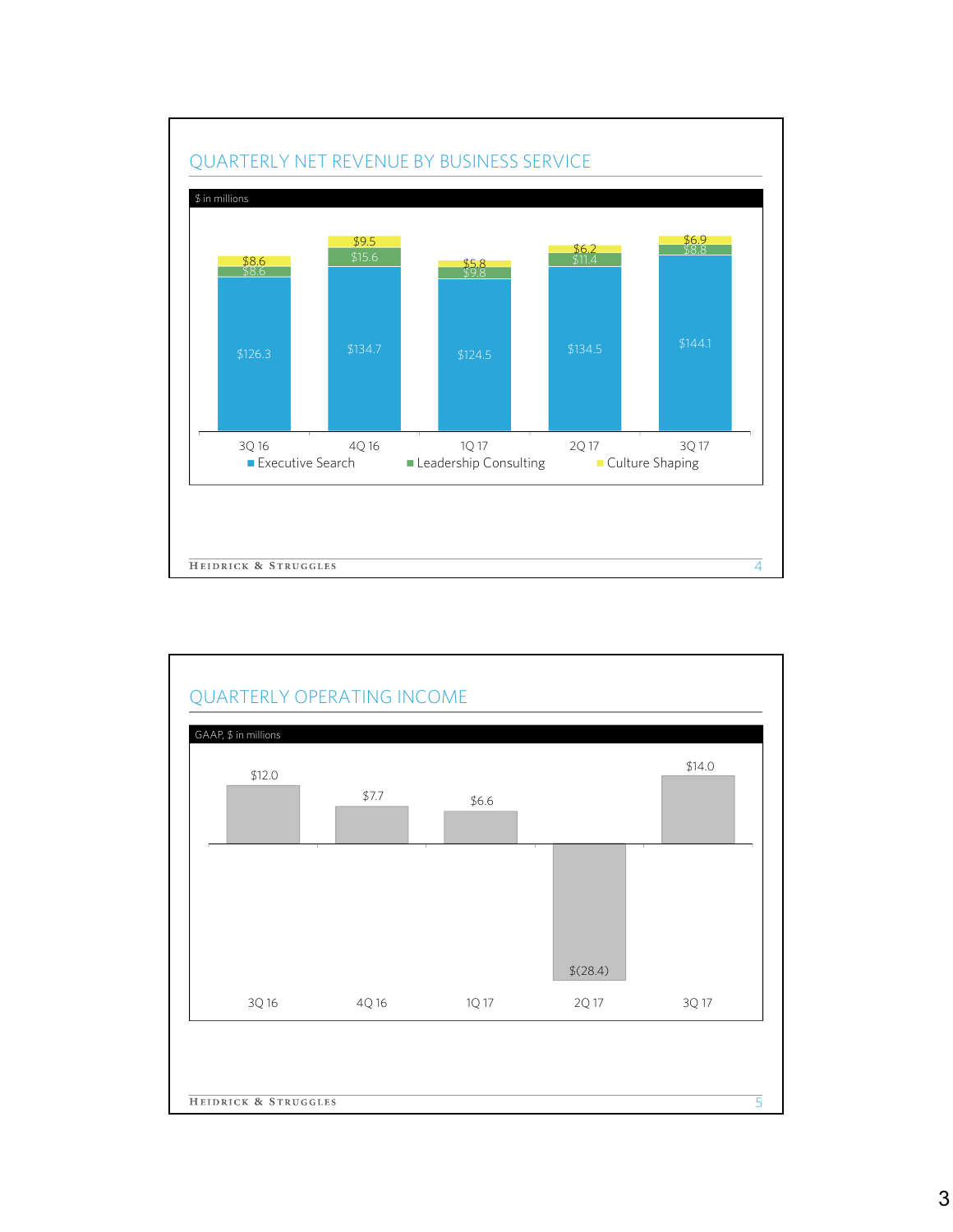

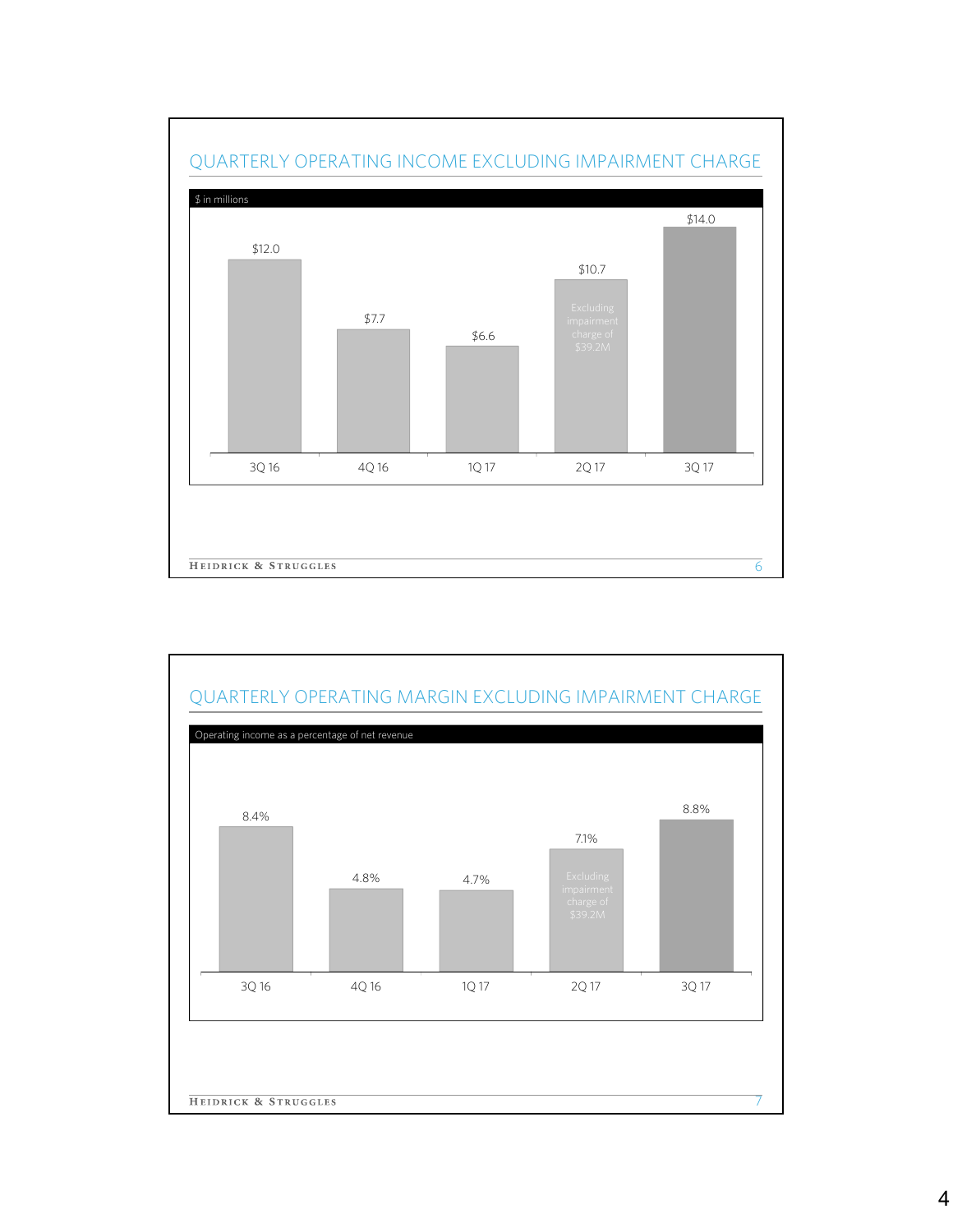

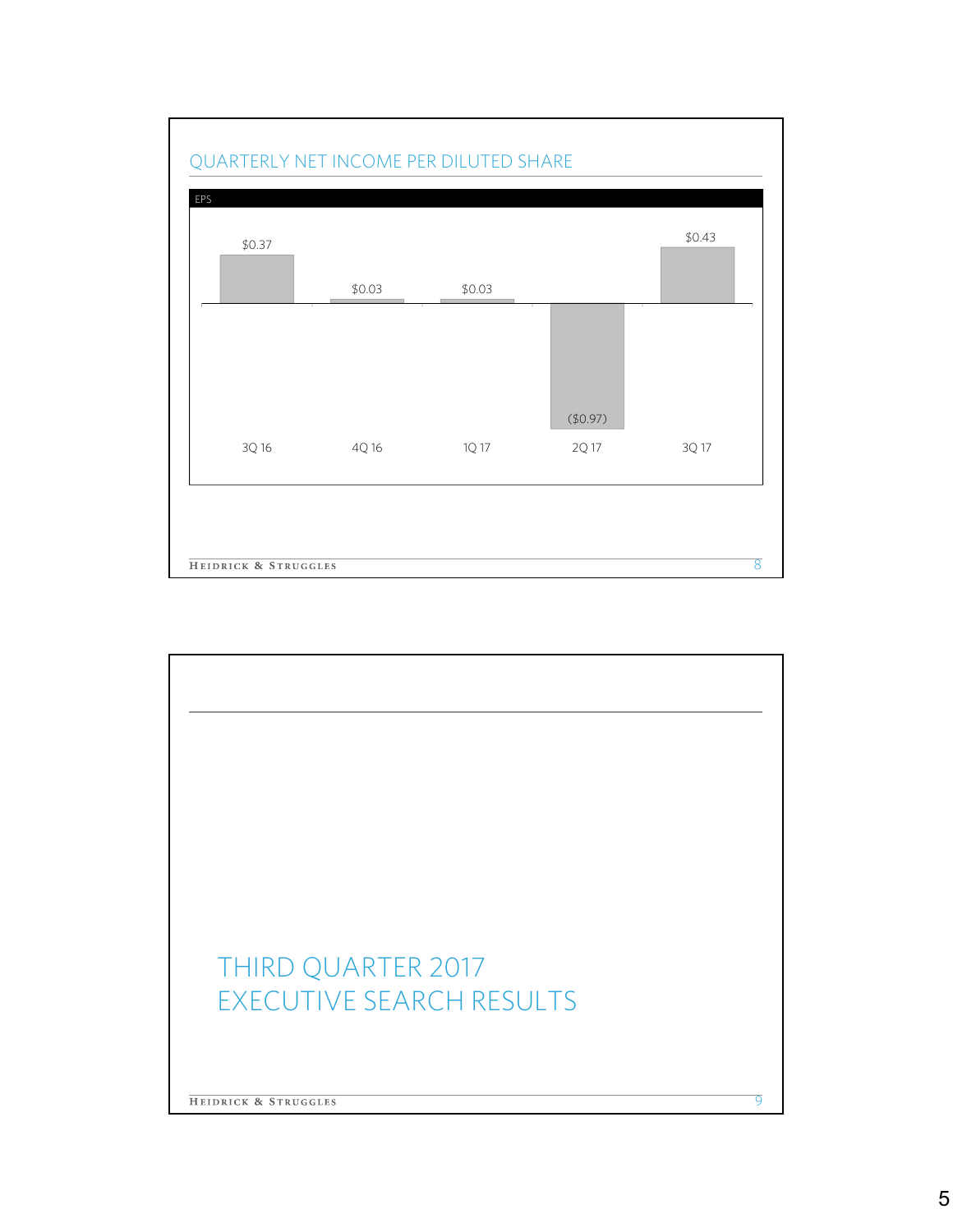

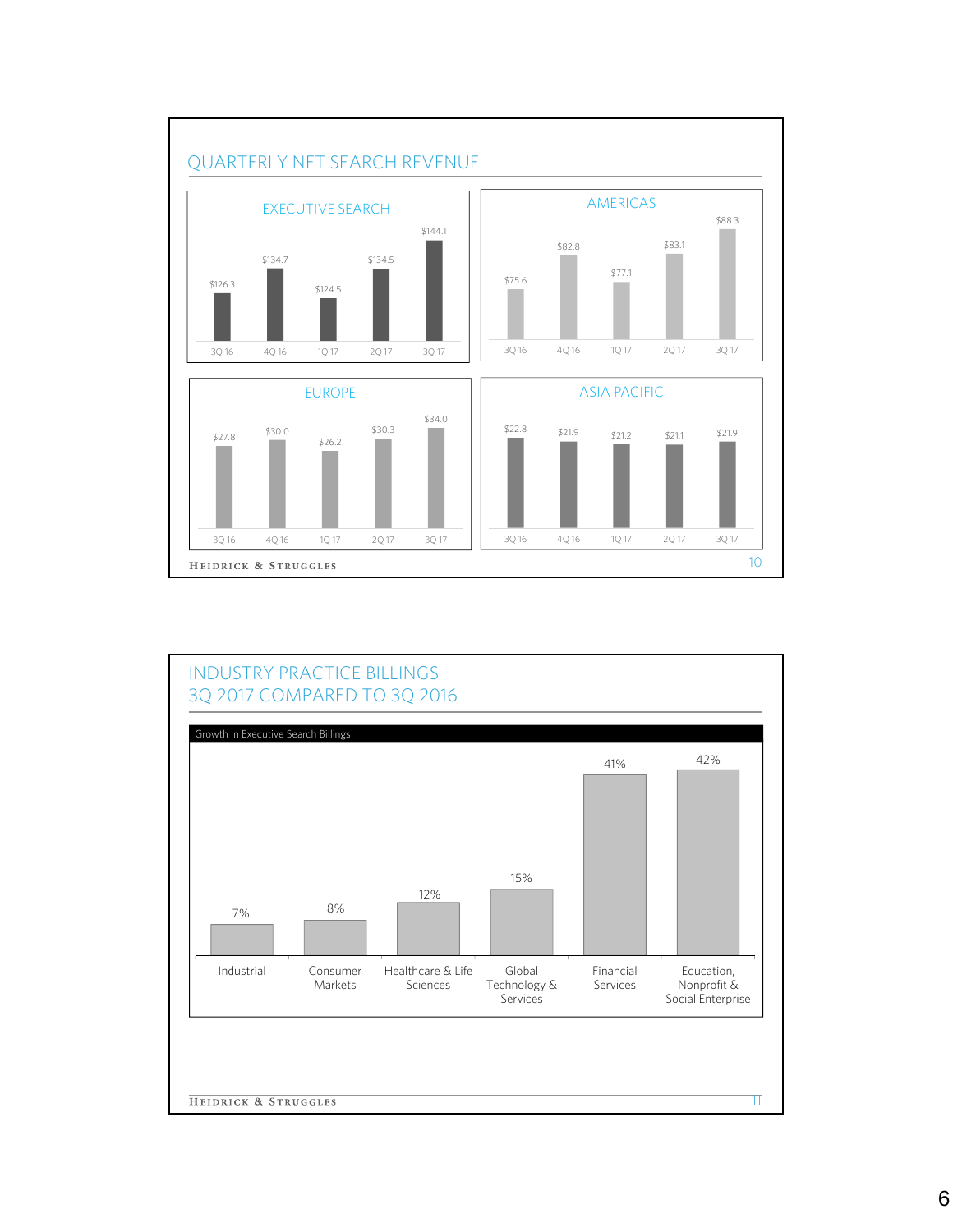

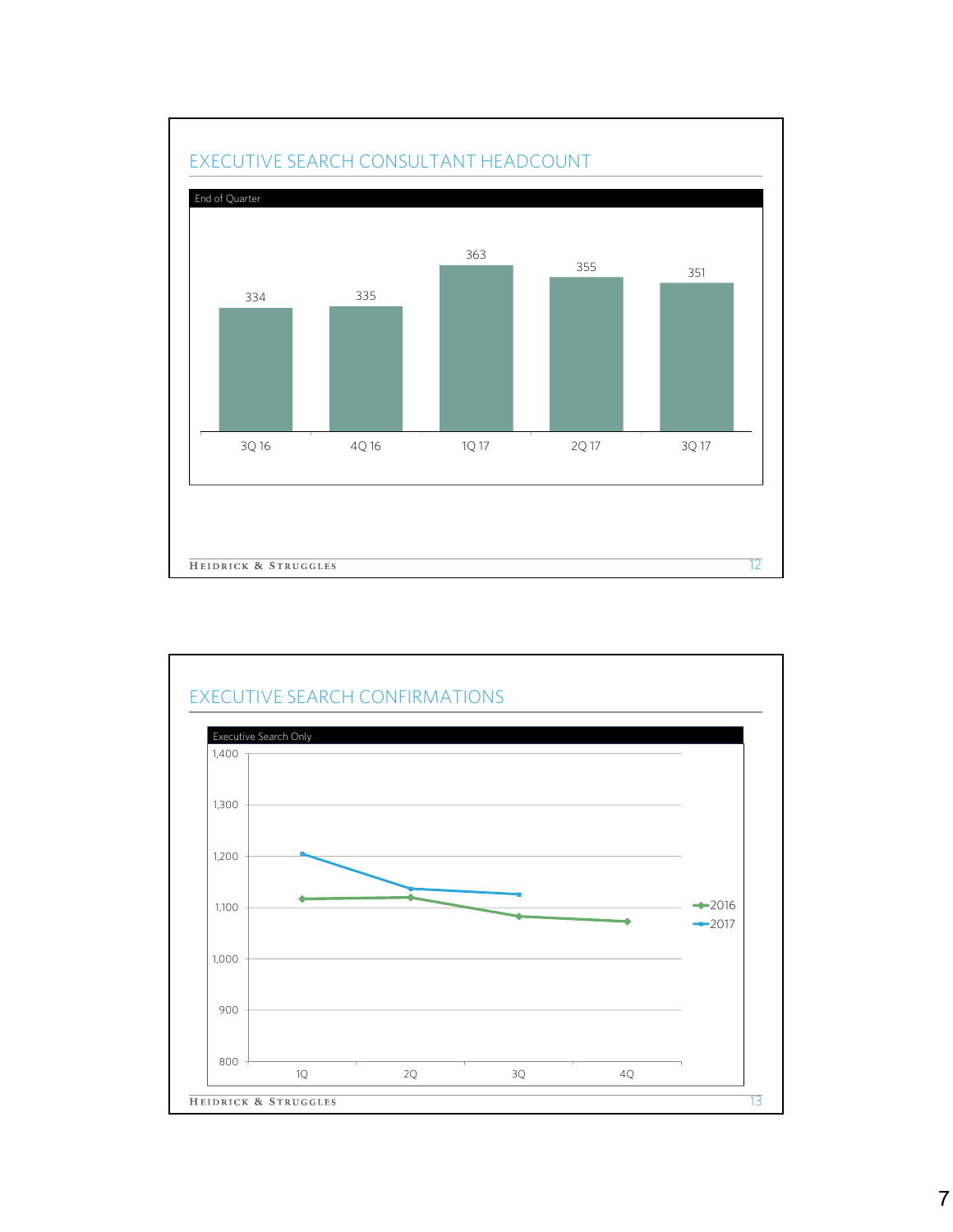

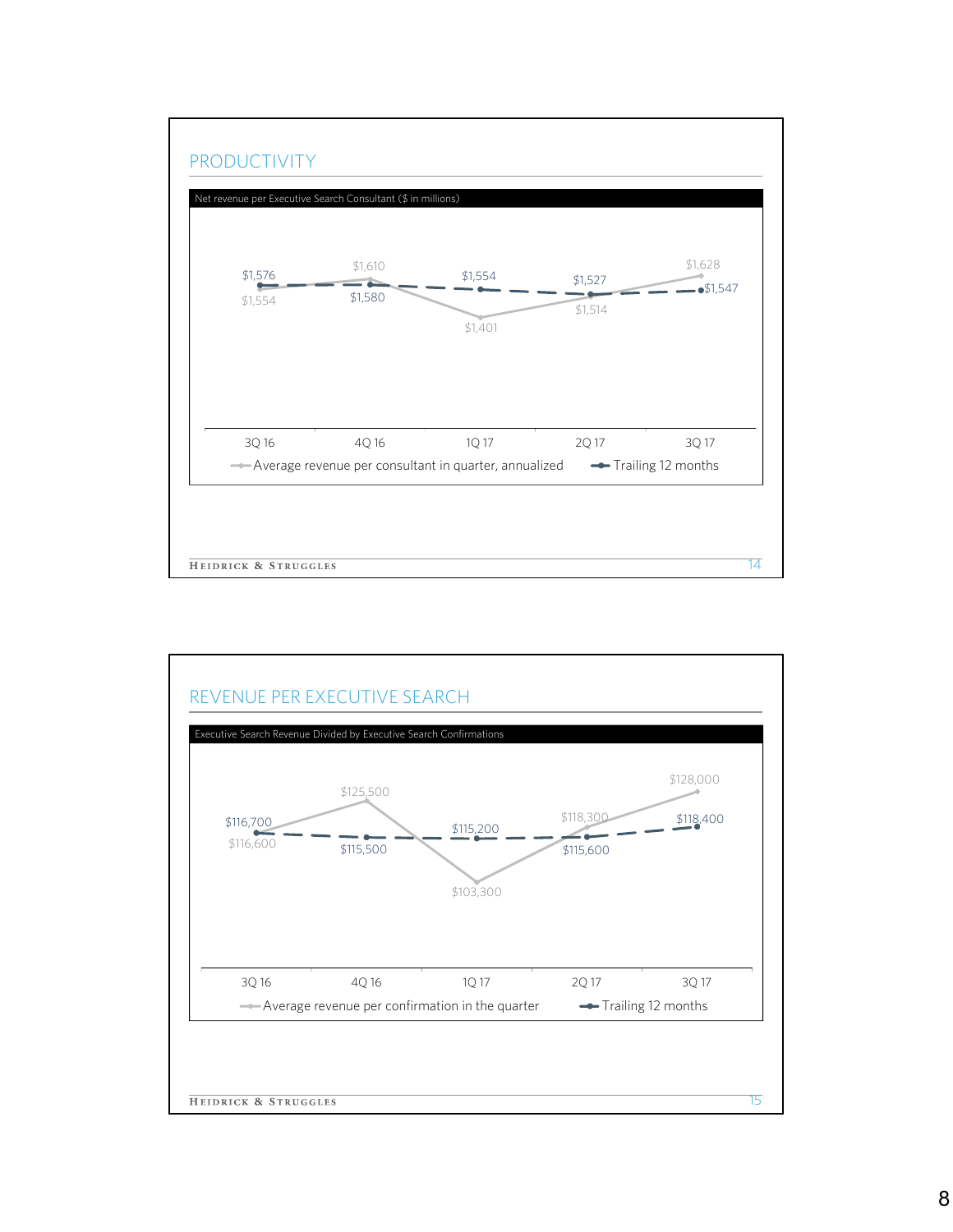

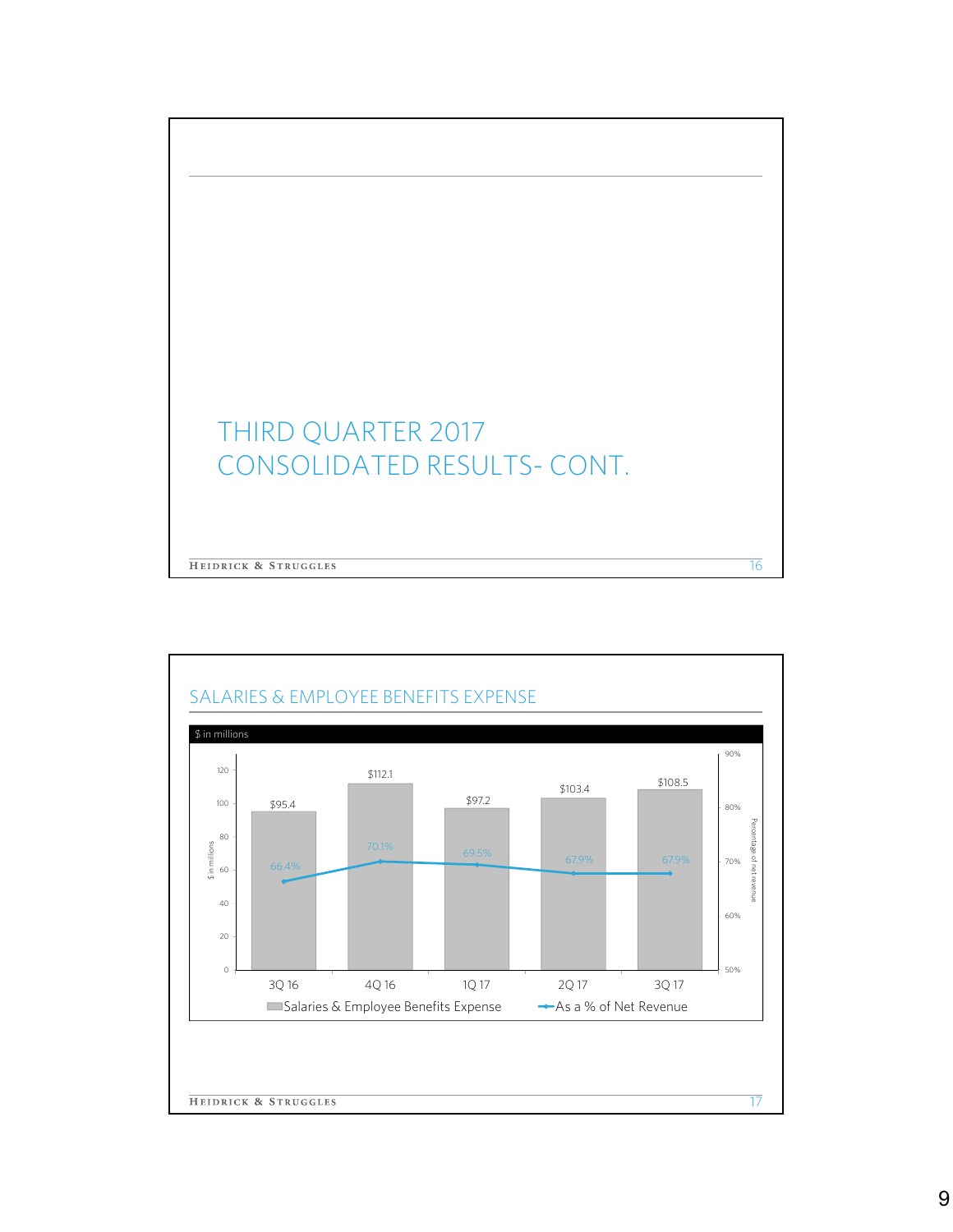

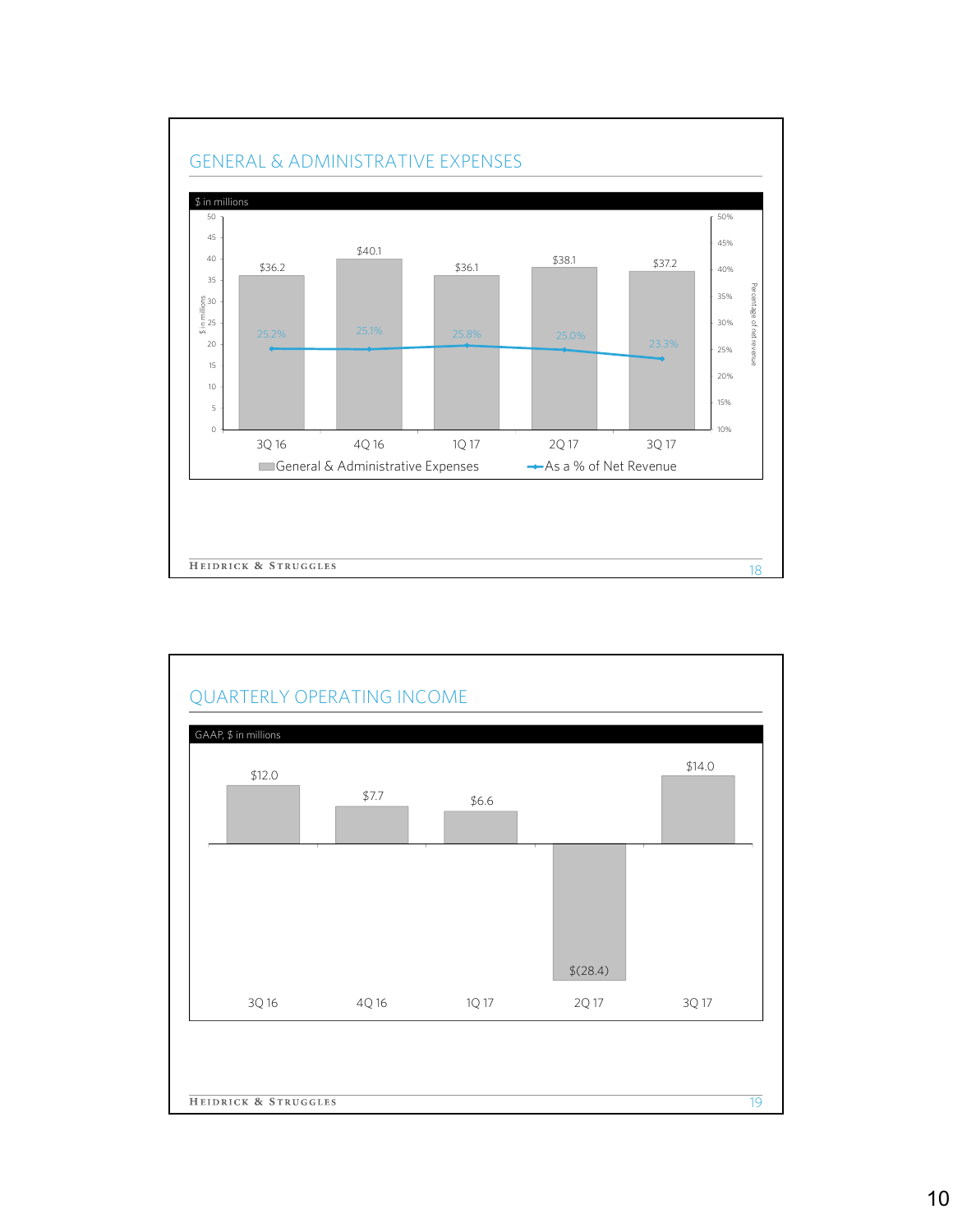

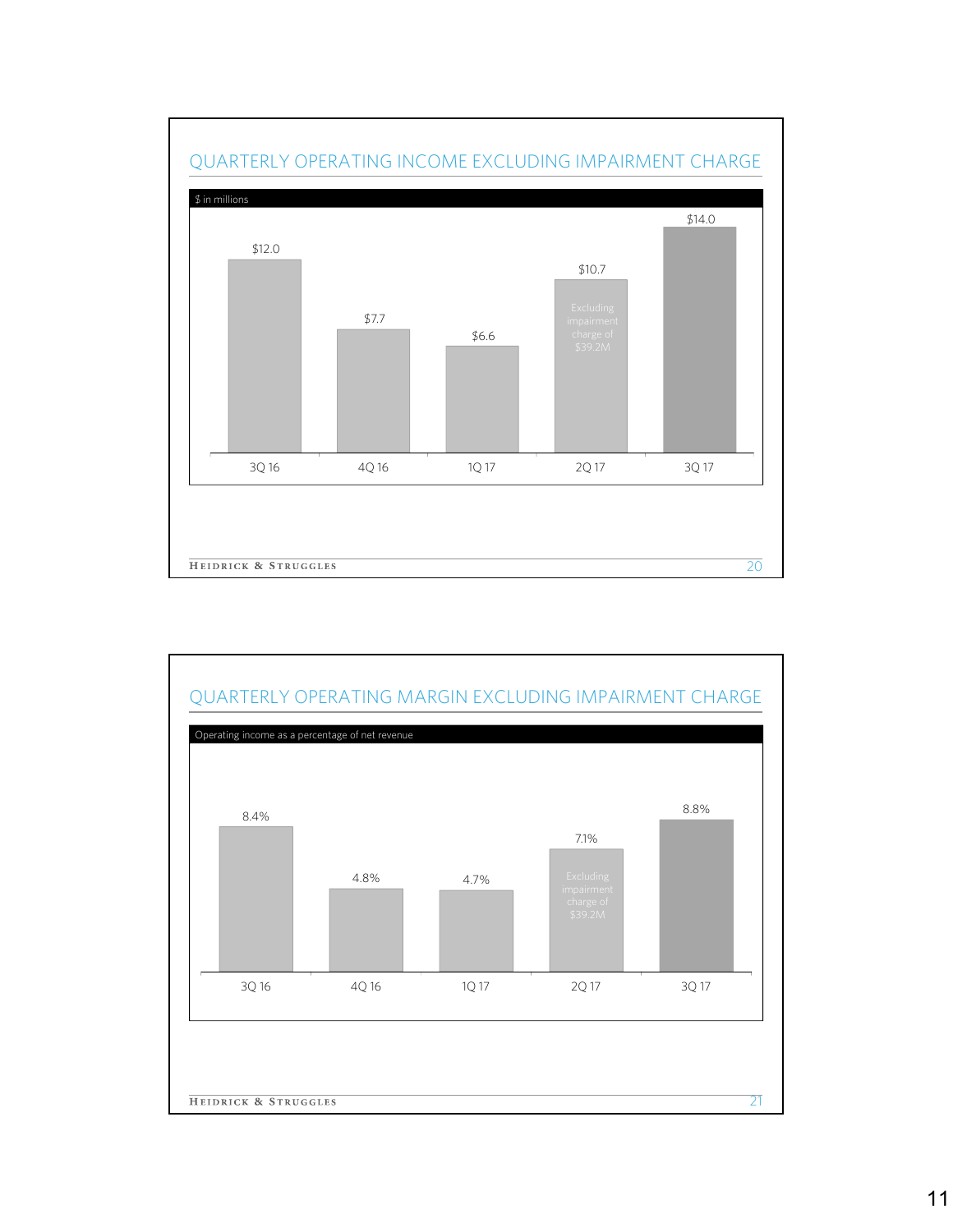

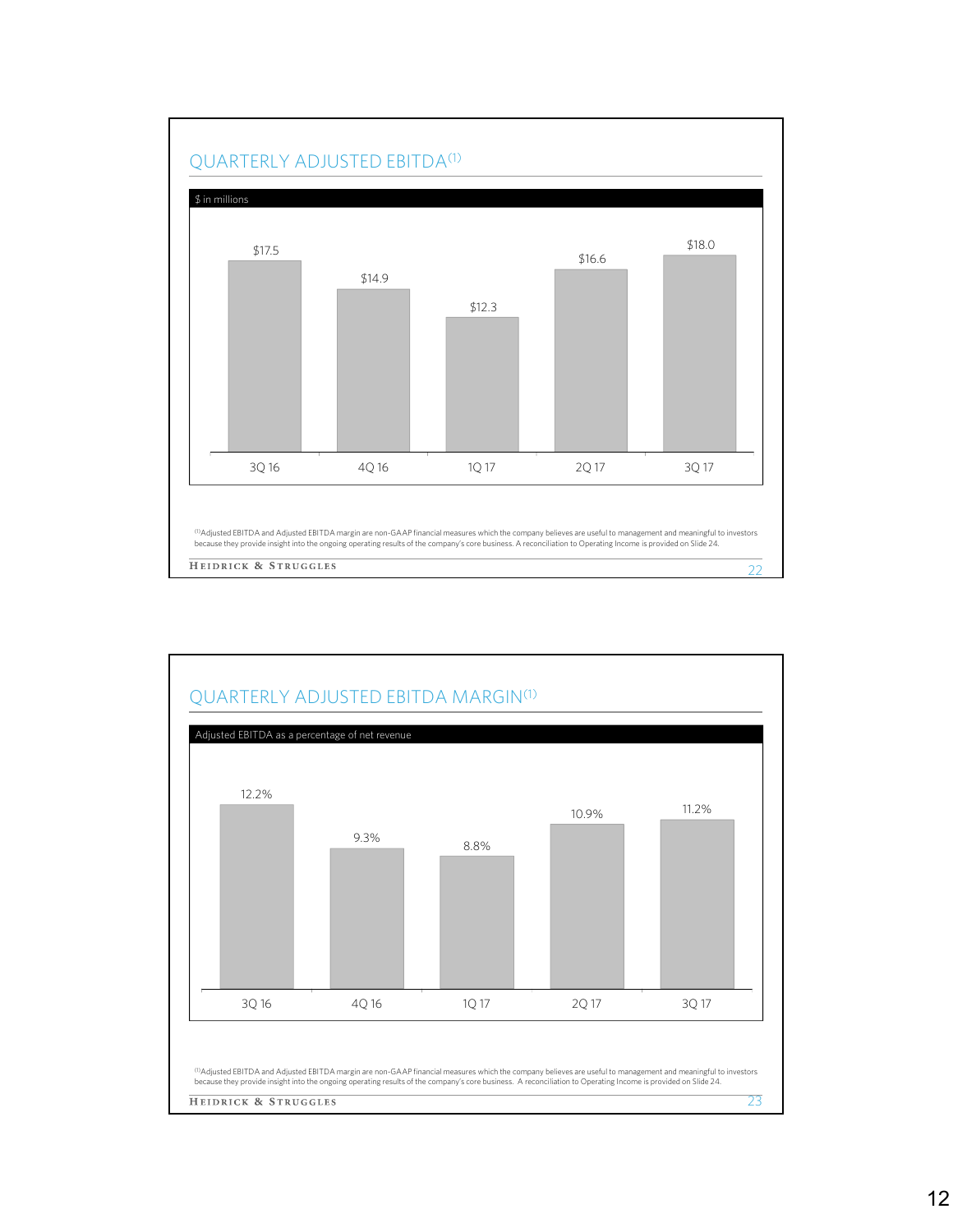## ADJUSTED EBITDA MARGIN

We define Adjusted EBITDA as earnings before interest, taxes, depreciation, intangible amortization, stock-based compensation expense, compensation expense associated with Senn Delaney retention awards, acquisition-related earnout accretion, restructuring and impairment charges, and other non-operating income or expense.

| \$ in millions-- numbers may not foot due to rounding |    | 3 months ended September 30,<br>2017<br>2016 |               |          |                |               |
|-------------------------------------------------------|----|----------------------------------------------|---------------|----------|----------------|---------------|
| Net Income                                            | S  | 8.2                                          | $\mathcal{L}$ | 6.9      | $\mathcal{L}$  | change<br>1.2 |
| Interest, net                                         | \$ | (0.1)                                        |               | \$ (0.0) |                |               |
| Other, net                                            | \$ | (0.1)                                        | \$            | (0.3)    |                |               |
| Provision for income taxes                            | \$ | 6.1                                          |               | \$5.4    |                |               |
| <b>Operating Income</b>                               |    | \$14.0                                       |               | \$12.0   | \$             | 2.0           |
| Adjustments                                           |    |                                              |               |          |                |               |
| Salaries and employee benefits                        |    |                                              |               |          |                |               |
| Stock-based compensation expense                      |    | 0.2                                          |               | 1.2      |                | (1.0)         |
| Senn Delaney retention awards                         |    | 0.0                                          |               | 0.6      |                | (0.6)         |
| General and administrative expenses                   |    |                                              |               |          |                |               |
| Depreciation                                          |    | 2.8                                          |               | 2.4      |                | 0.4           |
| Intangible amortization                               |    | 0.9                                          |               | 1.6      |                | (0.7)         |
| Earnout accretion                                     |    | 0.0                                          |               | $-0.4$   |                | 0.4           |
| Impairment charges                                    |    | 0.0                                          |               | 0.0      |                | 0.0           |
| <b>Adjusted EBITDA</b>                                |    | \$18.0                                       | $\mathcal{L}$ | 17.5     | $\mathfrak{L}$ | 0.5           |
| Adjusted EBITDA Margin (as % of net revenue)          |    | 11.2%                                        |               | 12.2%    |                |               |
| HEIDRICK & STRUGGLES                                  |    |                                              |               |          |                |               |

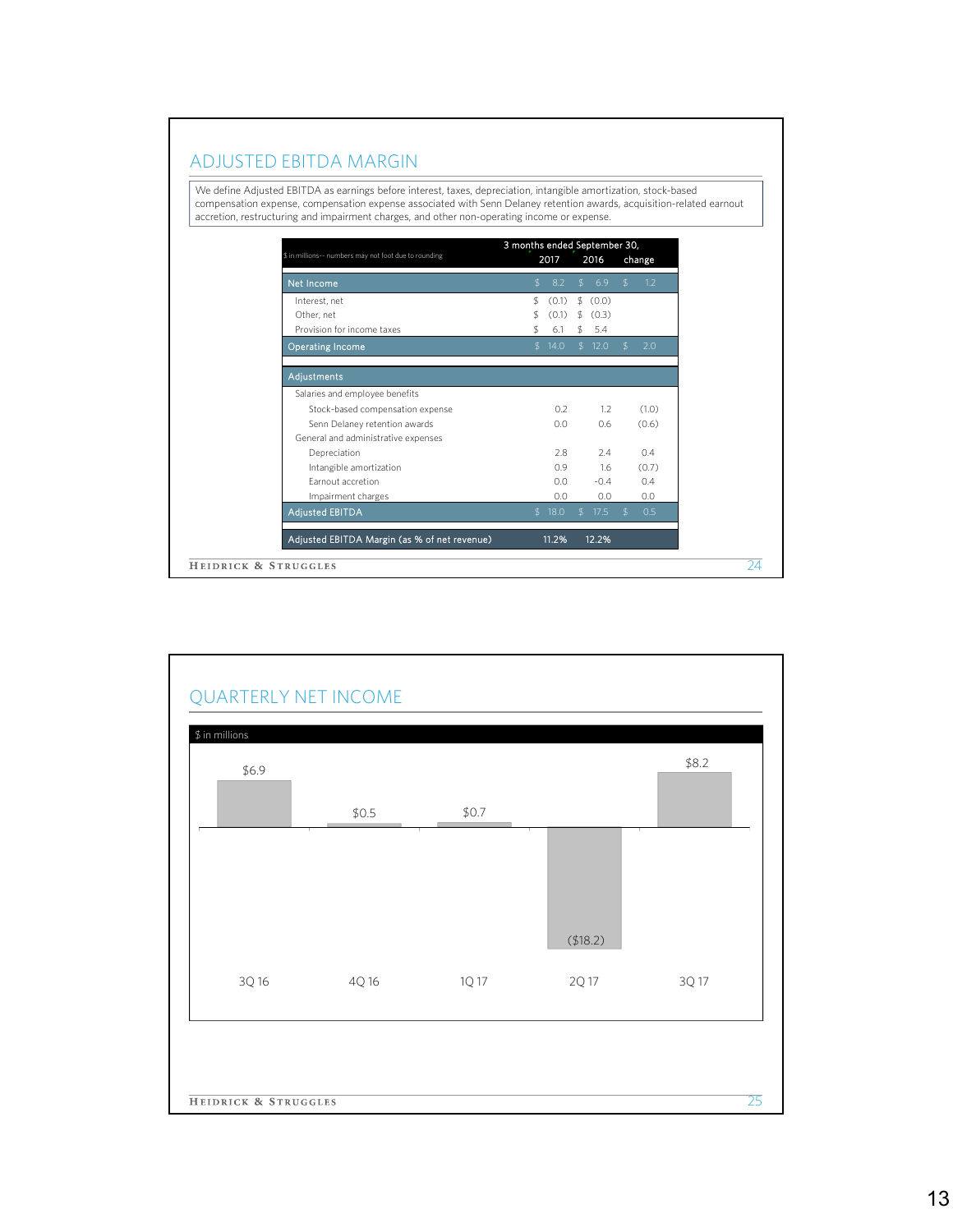

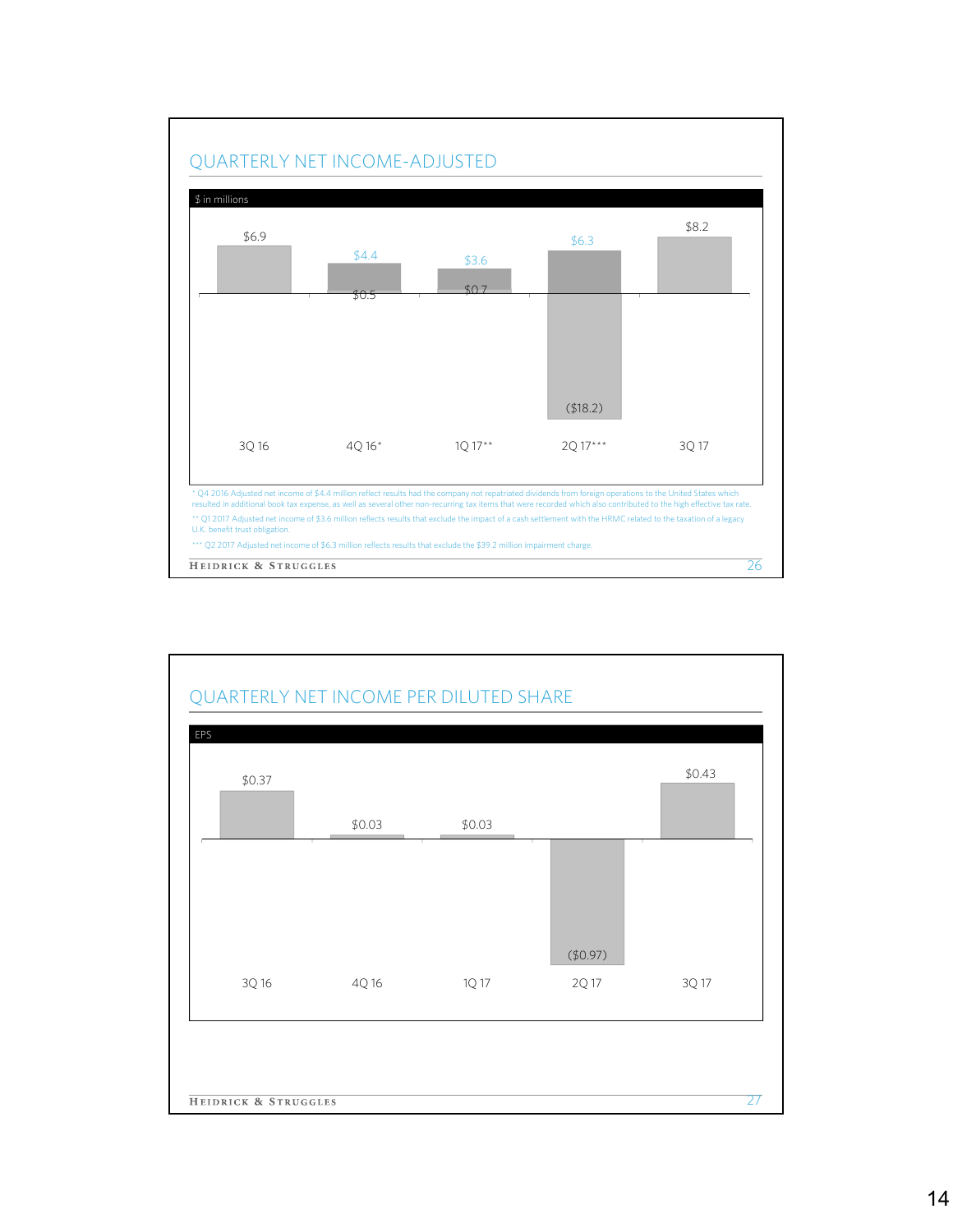

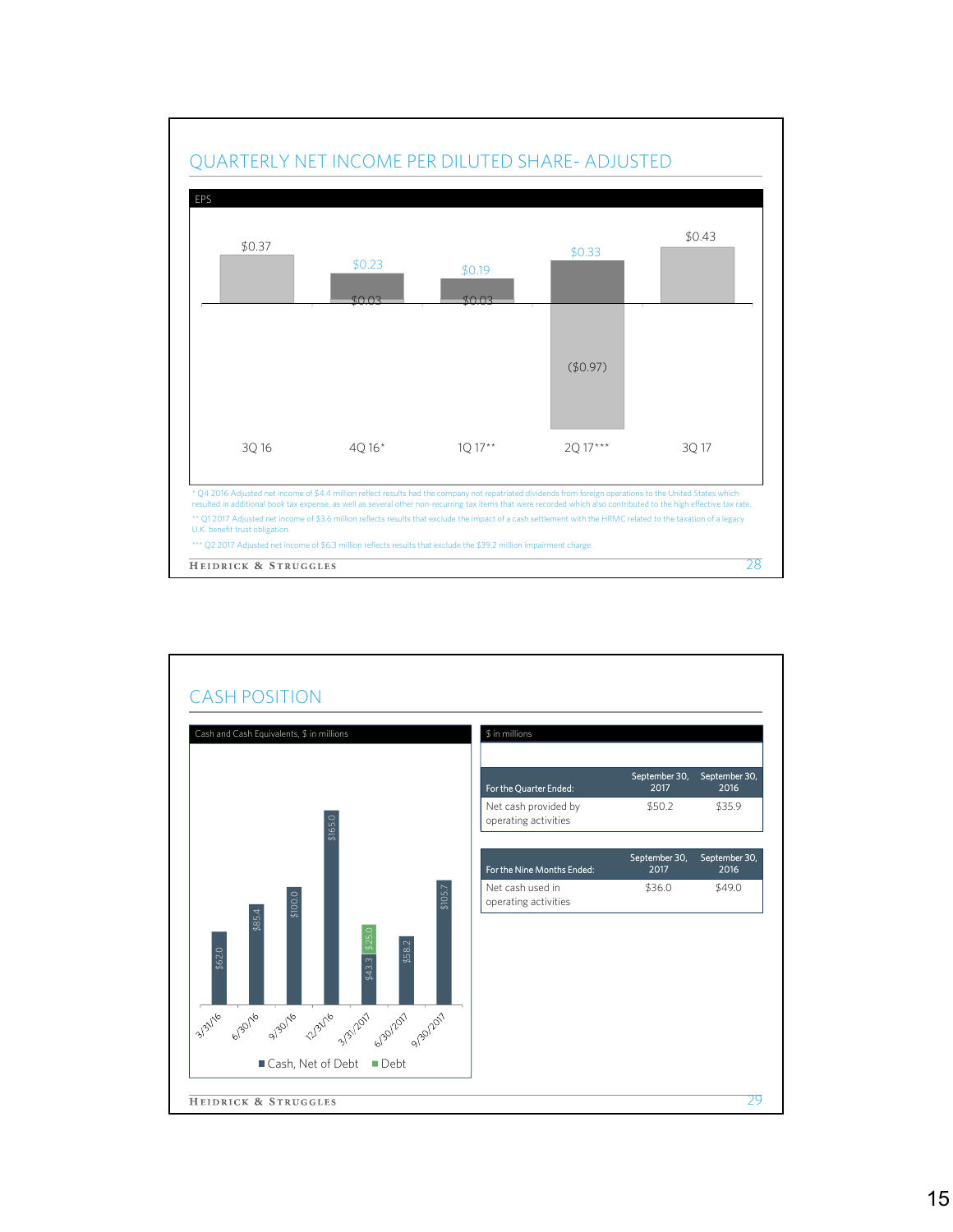## BACKLOG



WORLDWIDE MONTHLY SEARCH CONFIRMATION TRENDS Executive Search Confirmations600 October 2017 is an ESTIMATE. 550 500 450 400 350  $-2016$ 300  $-2017$ 250 200 150 100 Jan Feb Mar April May Jun Jul Aug Sep Oct Nov Dec **HEIDRICK & STRUGGLES** 31

## 16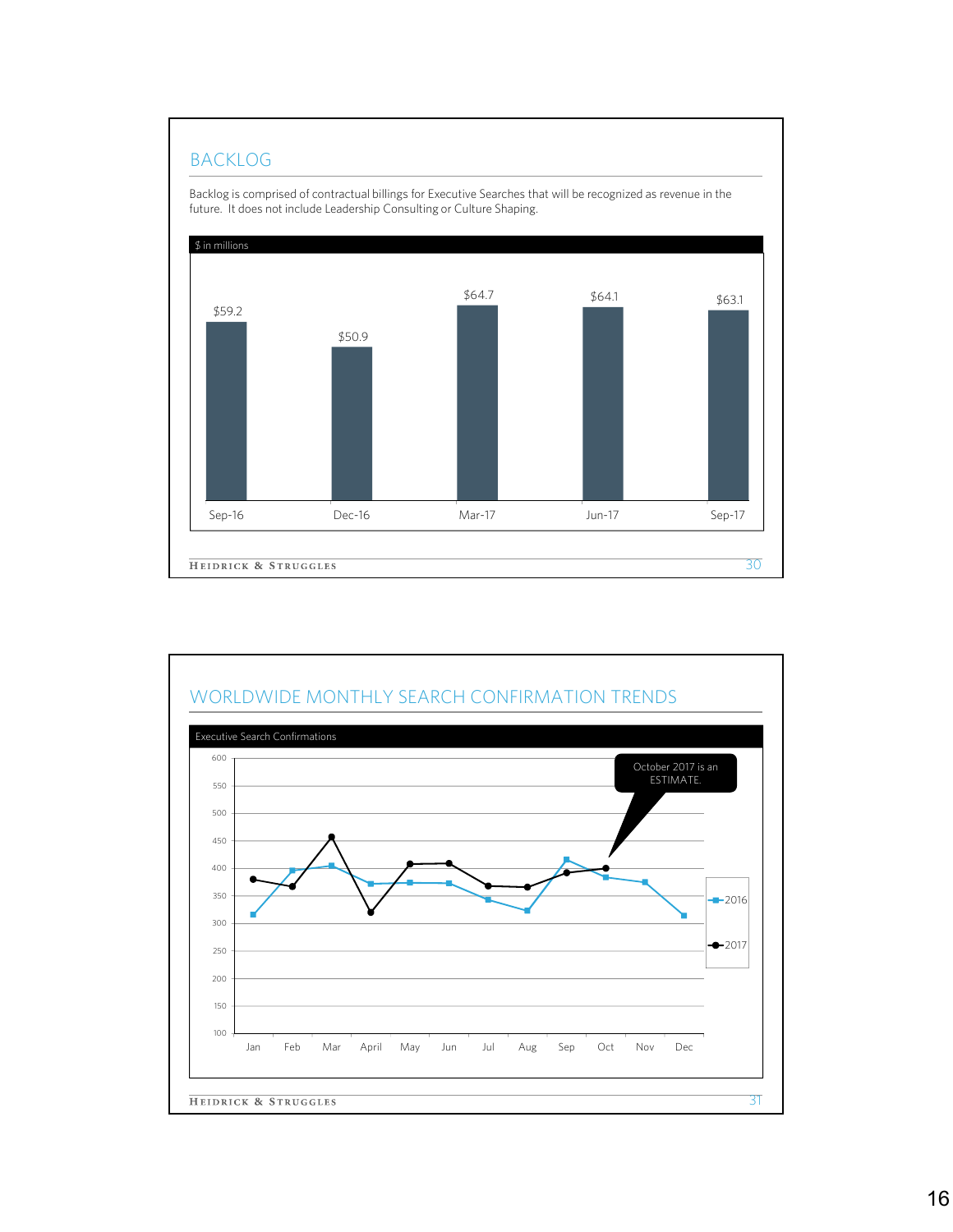

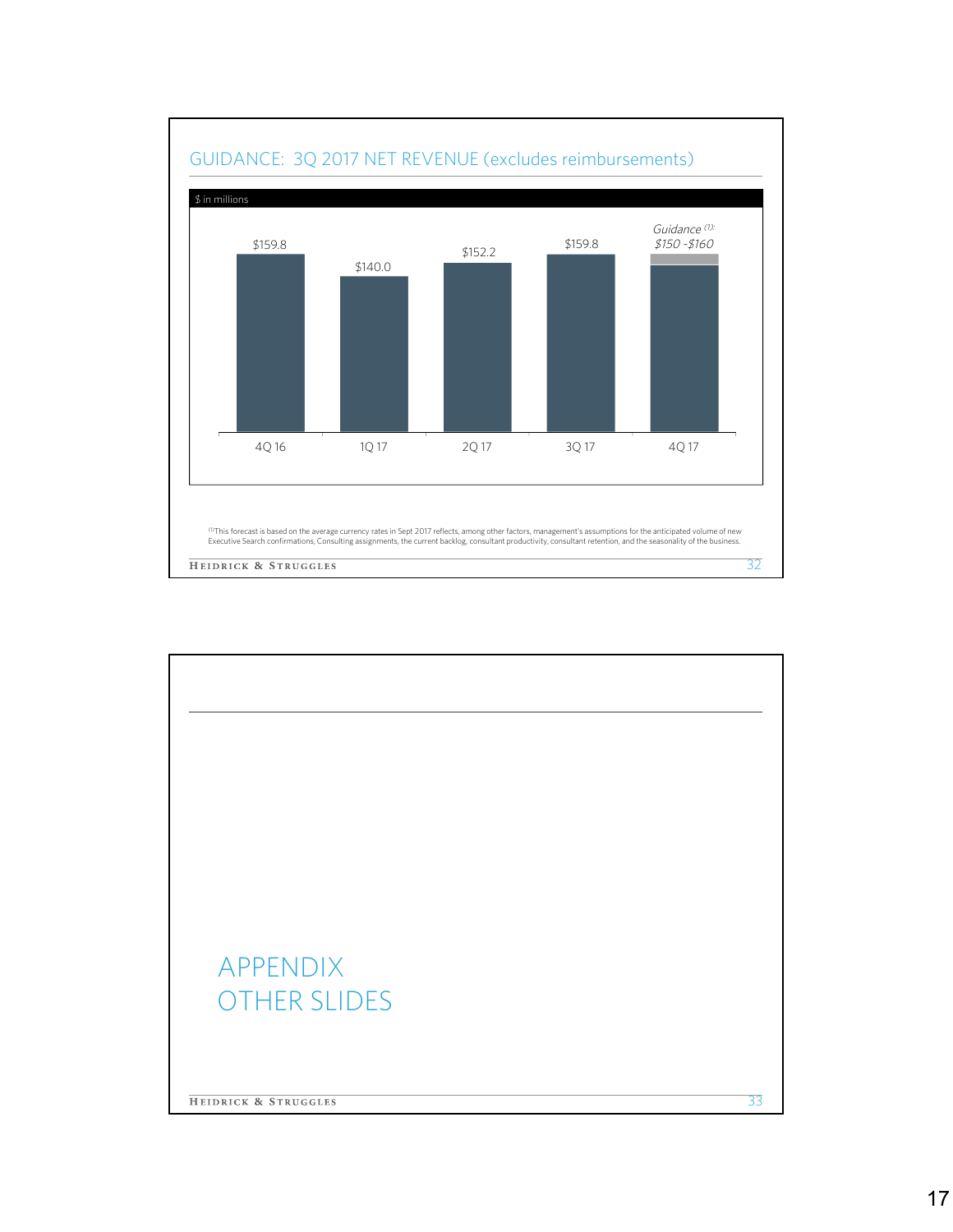

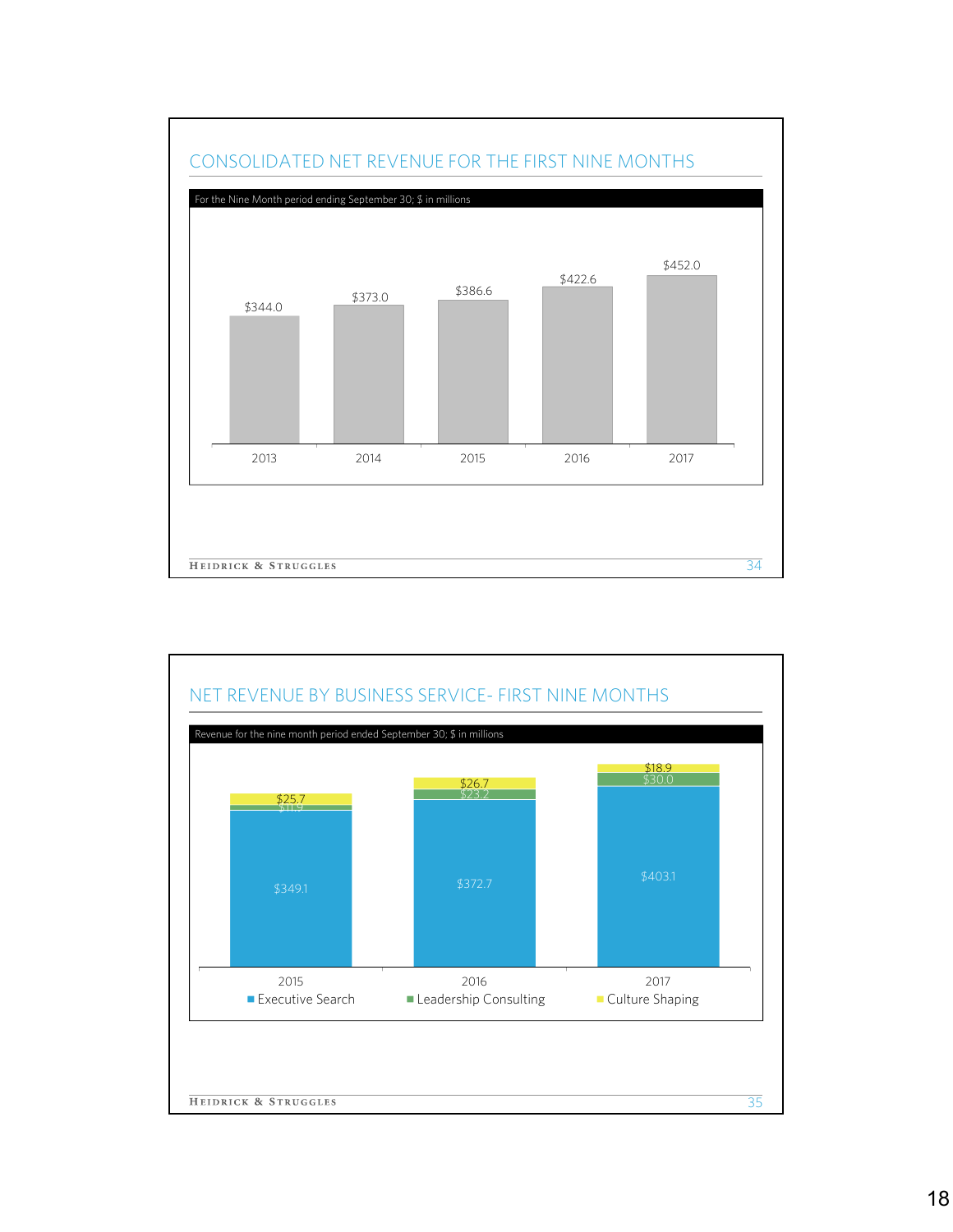

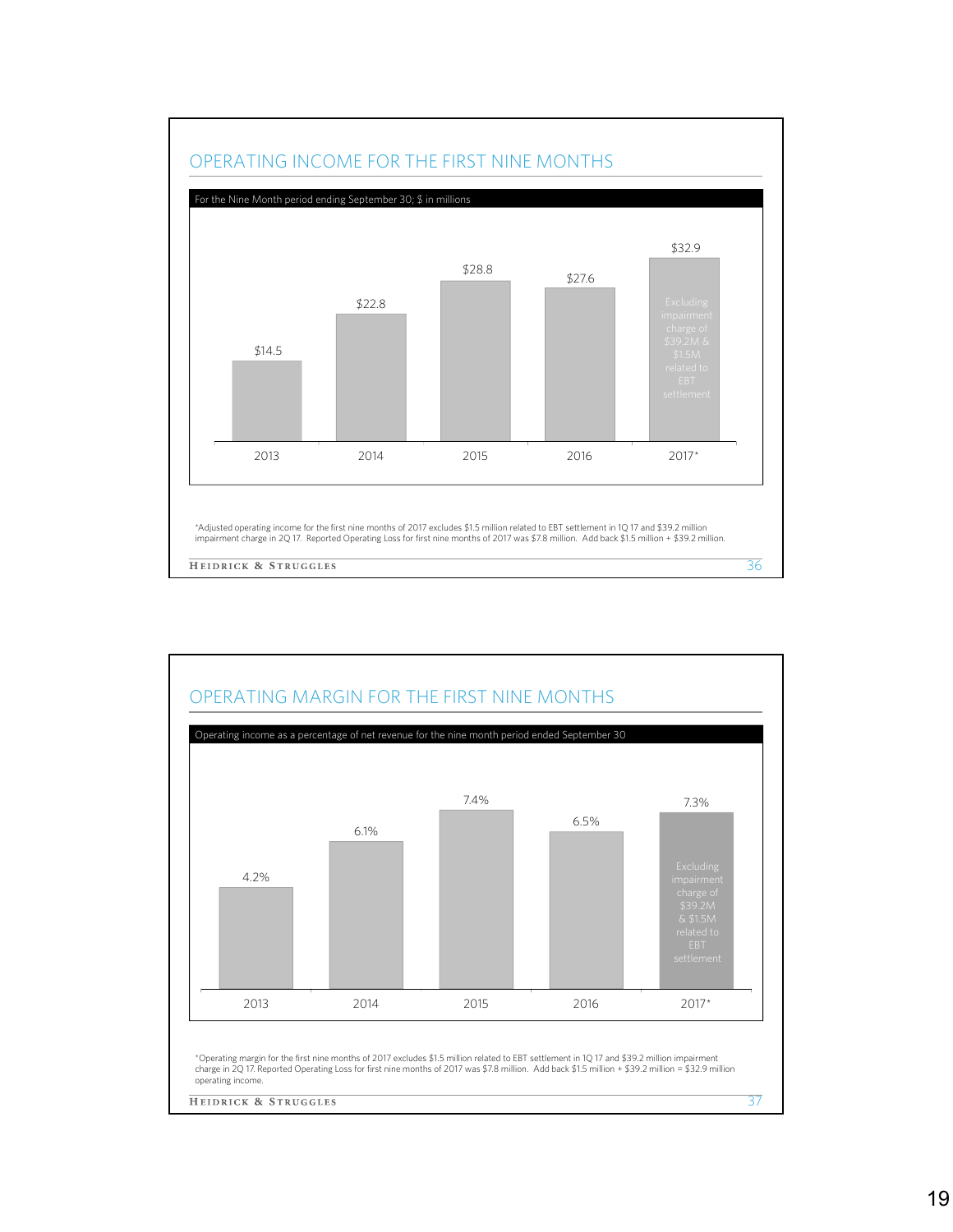

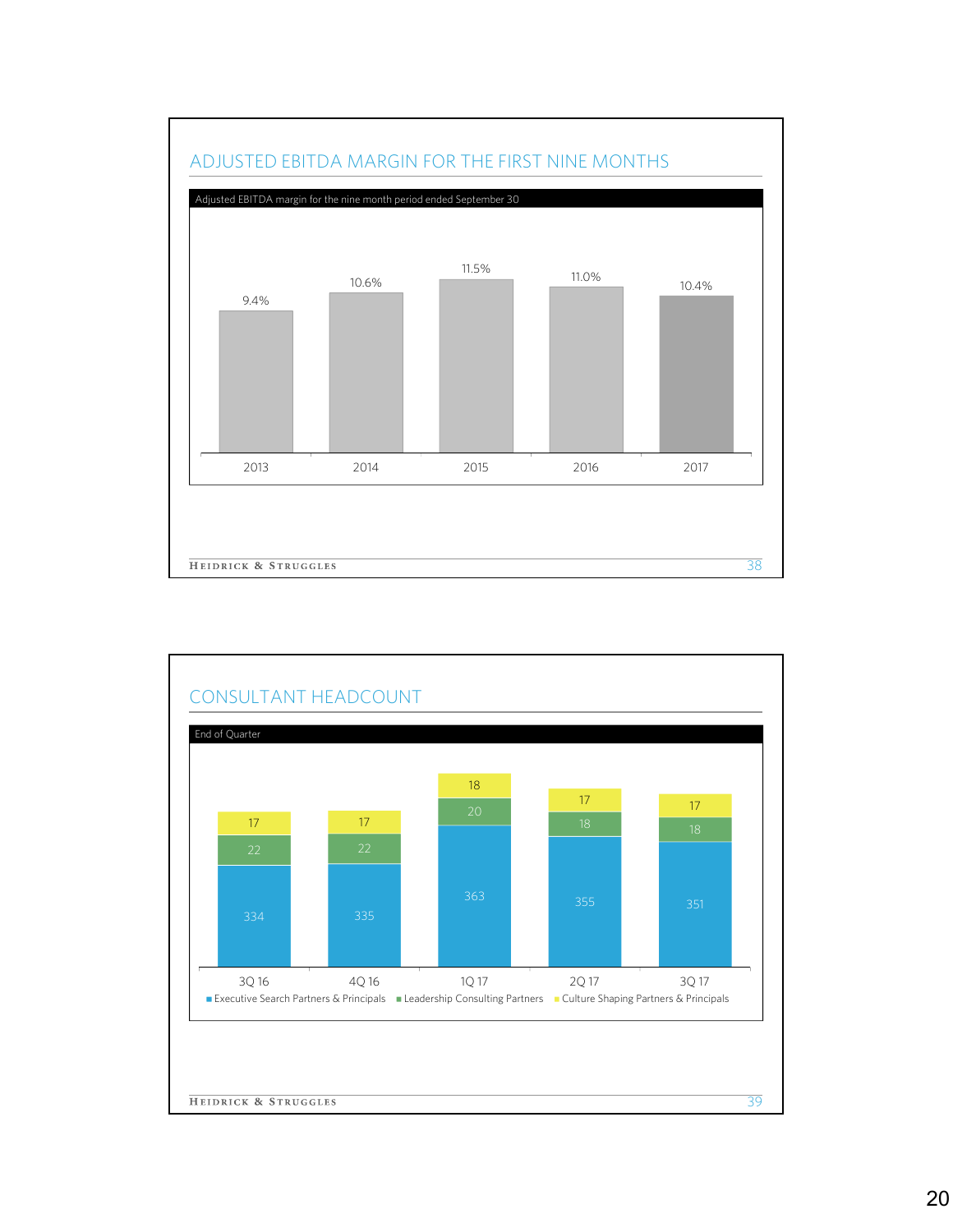

# INDUSTRY PRACTICE GROUP MIX OF BILLINGS<sup>(1)</sup> Executive Search BillingsEducation, Nonprofit & Social Enterprise Healthcare & Life 3% Sciences 11% Financial Services 29% Global Technology & Services 20% Industrial Consumer Markets 17% (1) Industry practice billings as percentage of total Executive Search billings in 3Q 2017. Numbers may not add due to rounding. **HEIDRICK & STRUGGLES** 41